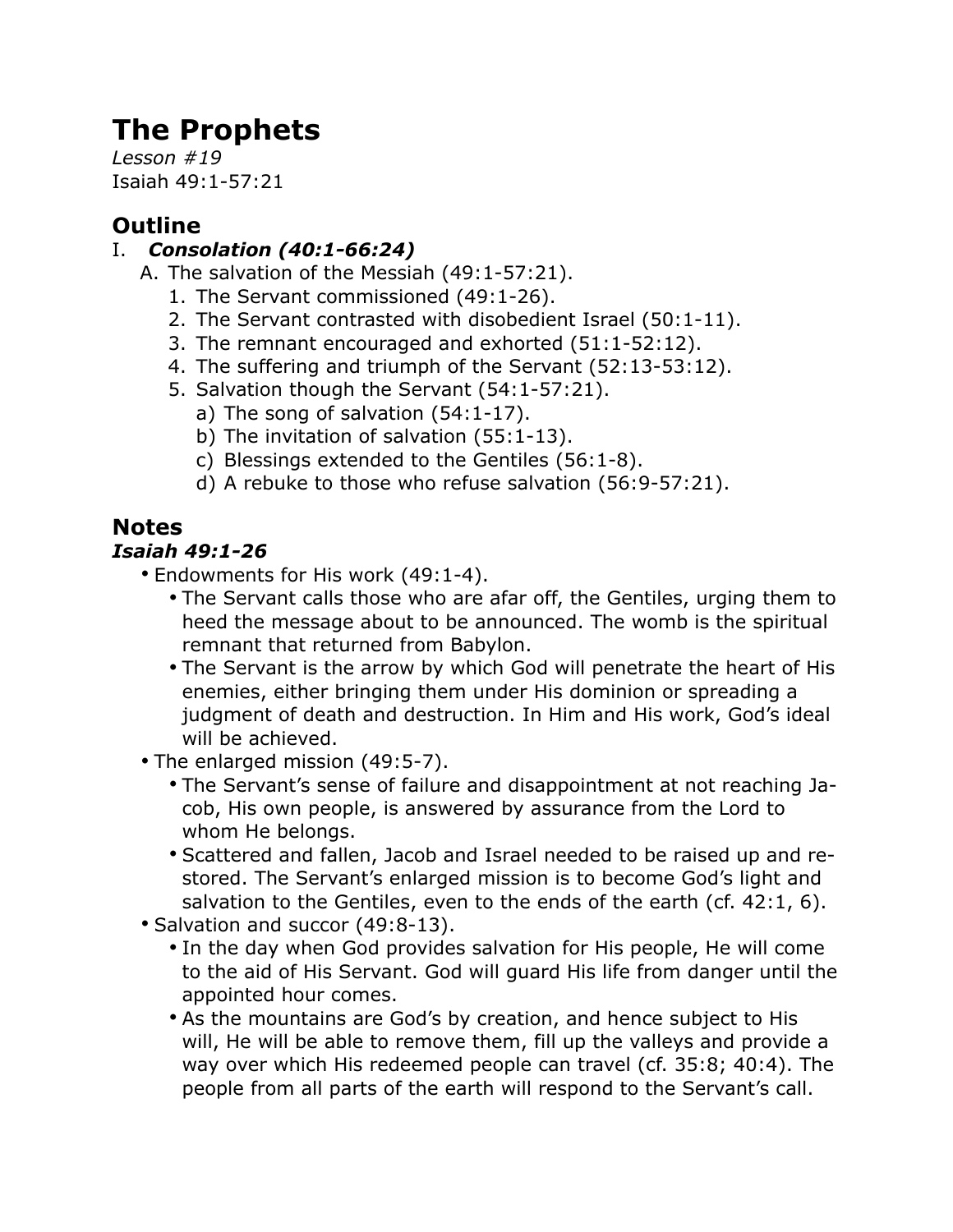- Zion's complaint and amazement (49:14-21).
	- Zion felt forsaken and forgotten of the Lord. It had suffered the pangs of loneliness. God's response to this cry is among the most tender expressions to be found in the Old Testament.
	- God pledges that the children shall return and that with them Zion shall beautify herself just as jewels enrich a bride's attire.
- God's assurance to Zion (49:22-26).
	- God will lift or wave His hand to point to the ensign; He will set up His ensign, a standard to indicate the rallying point to those who are at a distance (cf. 11:10, 12).
	- Fulfillment of the promise in vs. 25 is guaranteed by God's determination to deliver them. Anyone who would interfere would find himself at war with God.
	- In a gruesome picture God describes the consequence of contending with Him, oppressing the people or hindering the accomplishment of His purpose.
	- In the judgments brought upon them, they will destroy one another. The fulfillment of His purpose and the steadfastness of His word are inconvertible evidence of His godhood and promises.

#### *Isaiah 50:1-11*

- A rebuke to the exiles (50:1-3).
	- Having addressed Zion as if she is a mother (49:14-22), God now addresses the exiles as if they are children. They alone were responsible and to blame for their enslavement.
	- Because they lack knowledge of God, they have no faith. By reason of the people's blindness, deafness and the hardening of their hearts (6:9-10; 42:18-20), there were none to answer.
- The Servant's message (50:4-9).
	- Repeatedly God says that He rises up early, sending His servants the prophets and speaking through them to the people; but they neither hear nor incline the ear to Him. The Servant is of no disposition to rebel, turn away, or back off from His mission.
	- The compulsive hatred of mankind for the teacher of truth and the willingness of the teacher to suffer for truth are vividly set forth in vs. 6. The Servant submitted to the ultimate outrage.
	- The Servant has violated neither God's former teaching in the law nor His own teaching; He has not mistreated any fellow man.
- Light for believers and sorrow for unbelievers (50:10-11).
	- The speaker addresses those who fear God and obey the voice of the Servant, who has spoken as a prophet of the Lord. To fear God is to hold Him in such holy reverence as to obey what He says.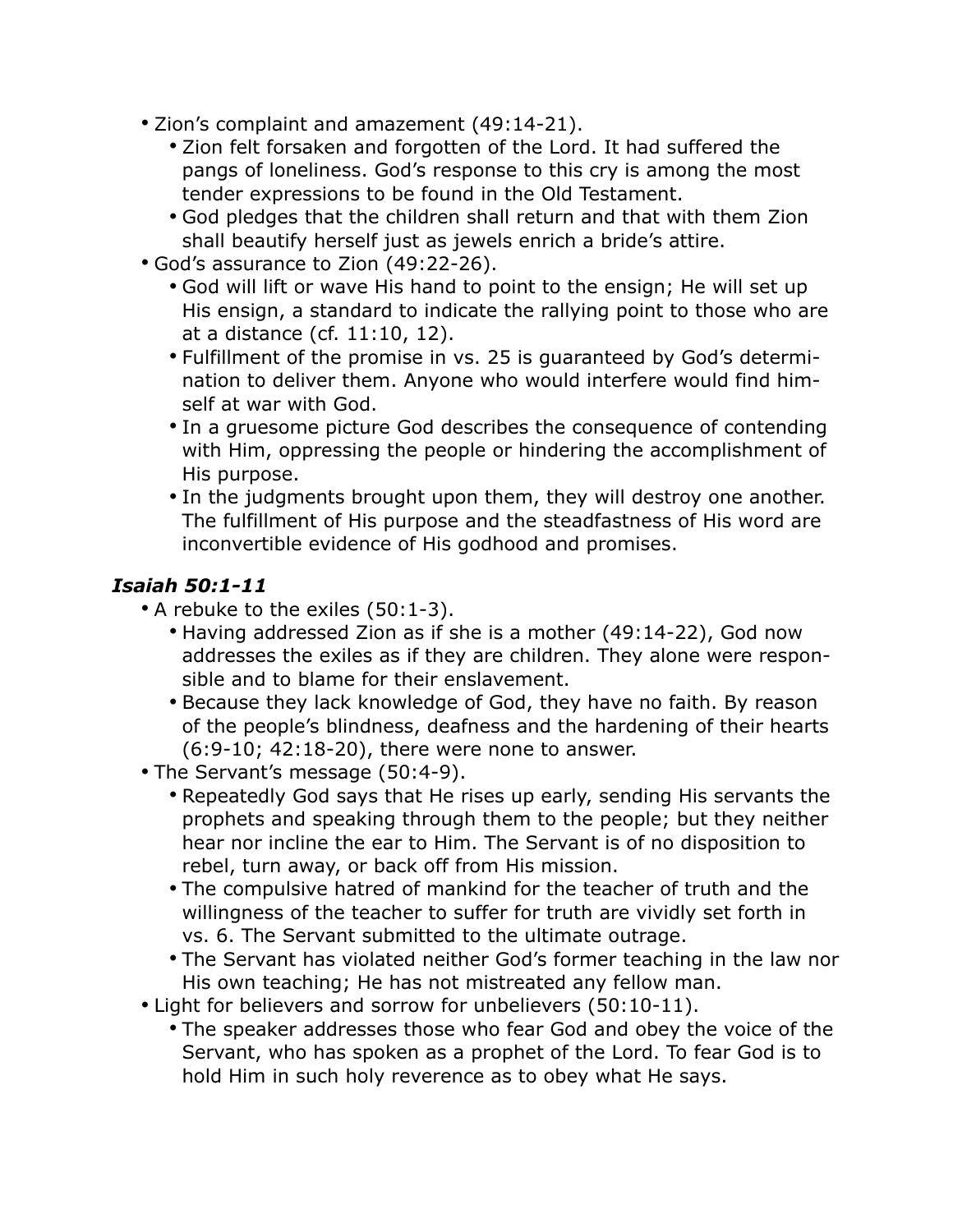• The speaker then addresses unbelievers, the disobedient people who reject the light revealed in the Servant and kindle their own fire. They will be brought to torment.

#### *Isaiah 51:1-52:12*

- An exhortation to the faithful (51:1-8).
	- In the midst of those who kindle a fire and walk therein to their own destruction, there is yet a faithful remnant, though they may be very few at times. If God could bring a nation from Abraham and Sarah, He could bring out a remnant.
	- Vs. 4 is definitely a Messianic prophecy to be fulfilled in the Servant; the law of justice here in view will go forth out of Zion under the Servant.
	- Only as the law abides in the heart, expressing itself through the will and actions, can one know righteousness. The end of the world of Judaism will occur. The old system will pass away.
- An appeal to God and His reply (51:9-16).
	- Time after time in ancient days God had come to rescue and deliver His people; the prophet pleads for a repeat of such action. Isaiah calls on the same power He had demonstrated in delivering Israel from Egypt.
	- Israel's fear of man is the consequence of their having forgotten God and His mighty power. God, who has all power, will care for Israel.
- The tragic plight of Jerusalem (51:17-20).
	- God will send the cup of His wrath to all the nations and force them to drink of it (Jeremiah 25:12-29).
	- Having drunk of this cup, Jerusalem staggers, stumbles and falls, for she has been forced to drain it even to the dregs, an indication of the completeness of her judgment. From all the sons of Jerusalem, there are none to guide to guide her back to a sober path. There is no one to comfort or feel sorry for them.
	- In vs. 20 the prophet presents a more graphic description of the cup of wrath that has left Jerusalem in ruins. They were like an antelope caught in a net.
- God's gracious promise (51:21-23).
	- The mother and her children are afflicted, suffering physical distress; Jerusalem is destroyed and her inhabitants exiled. They are drunken with God's cup of wrath.
	- God will now take the cup out of their hand; since the judgment for their former sins is complete. They shall drink of that cup no more. After they have drunk, the cup will be given to Babylon that she might drink (Jeremiah 25:26). There would be a day of reckoning for Babylon.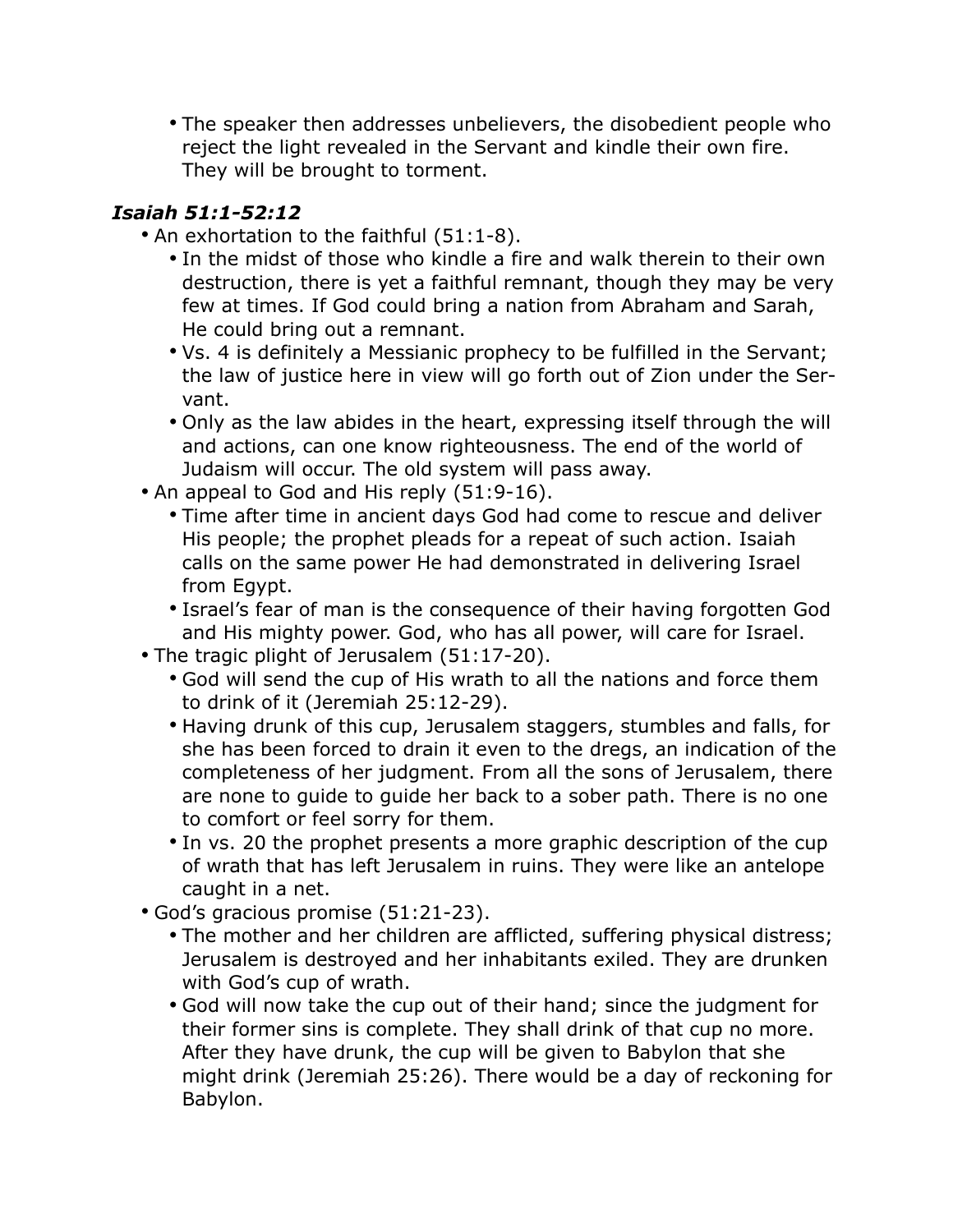- An appeal to put on beautiful garments (52:1-6).
	- Zion has lain prostrate, weak and helpless, like a woman in a drunken stupor, having drained the cup of God's fury. But the time has come for her to arise and take her rightful place as a queen.
	- All who enter spiritual Zion will have done so with a circumsion not made with hands. In the day of Zion's strength and beauty, God's people will know that it was God who spoke and that He keeps His word, fulfilling it in His own time. God has right to release His captive people.
- The herald of good news (52:7-12).
	- Watchmen were entrusted with the responsibility of guarding the city and keeping people informed. As they see the herald approaching with the good tidings, they break forth in unison, singing praises to God who reigns and has redeemed Zion.
	- The work of God in delivering Zion through Cyrus foreshadows what will be completed by the Servant. The prophet's call to depart is urgent. God will lead in the front and protect in the rear. They will be surrounded by His presence.

#### *Isaiah 52:13-53:12*

- Exaltation of the Servant (52:13-15).
	- The Servant will conqueror as a sufferer, not a warrior. The final "song" deals with purpose and achievement. The Servant will act with such divine insight and understanding as to produce effective and successful results (cf. Jeremiah 23:5). It is a progressive development.
	- Many will be astonished or struck with amazement at what they see. In contempt, they turn away in disgust. What the people found was utterly contrary to what they were looking for. They first saw His marred visage, but are then amazed as they behold His exaltation.
- Acquaintance with grief (53:1-3).
	- The "arm of the Lord" is a metonymy for the power of God which is revealed in the message and exerted in the salvation which results from believing it (cf. 51:5; 52:10; cf. John 12:37-41; Romans 10:16-21).
	- The dry ground was the fallen lot of the house of David. The spiritual sickness of the human race caused Him deep concern and mental anguish, sorrow of soul under which He groaned with grief.
- The Servant's vicarious suffering (53:4-6).
	- The Servant willingly took these burdens upon Himself. But the people regarded Him as smitten and punished for His own sins.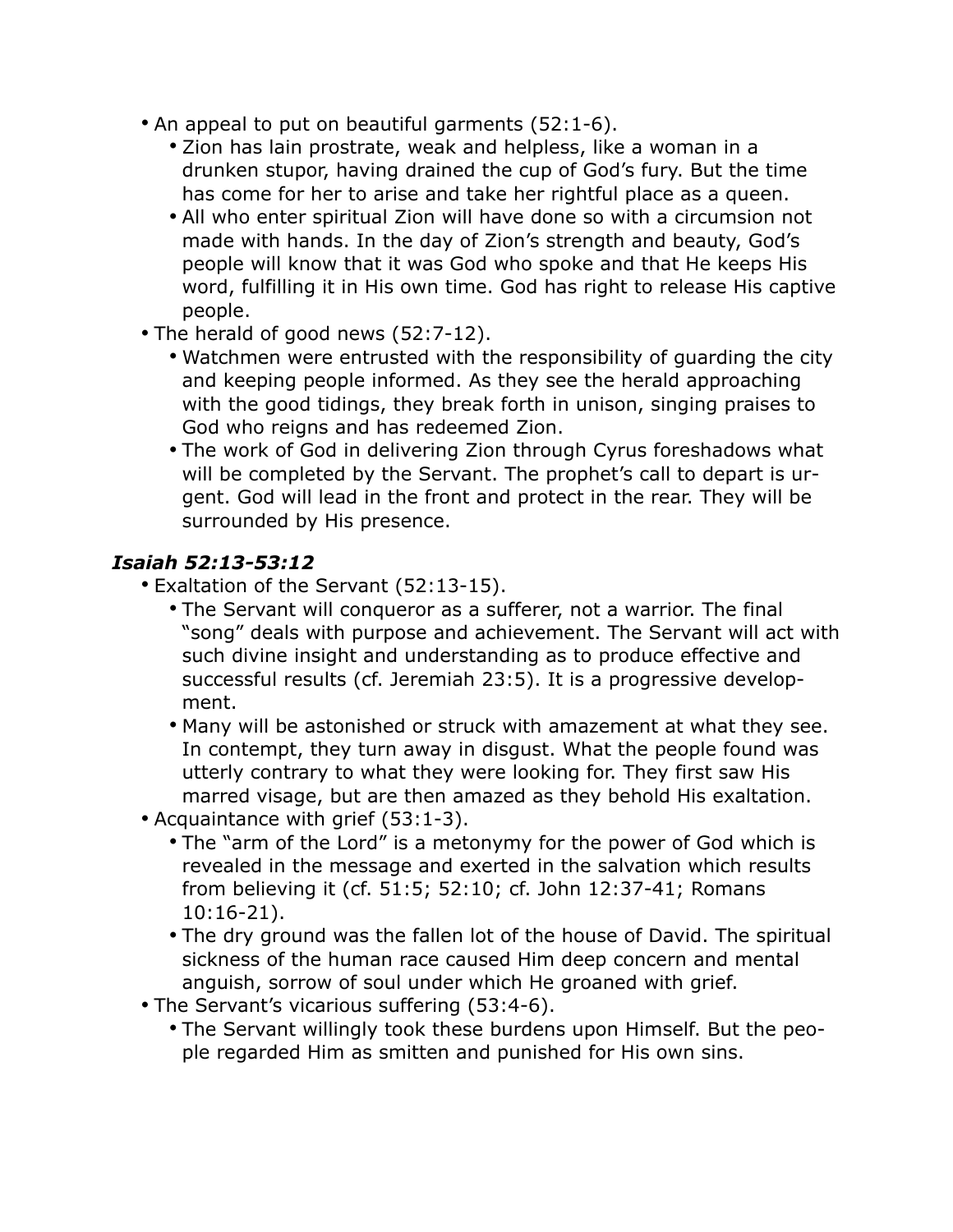- The idea behind laying iniquity on the Messiah is that He is the sin offering for us. The Lord gave Him up for our sins. To bear sins is to remove them, not impute them to Himself.
- The total submission of the Servant (53:7-9).
	- From a violent miscarriage of justice He was led away to death. The people of His generation saw Him as a blasphemer deserving death.
	- All of the references in the New Testament to the Lamb of God spring from this passage. "Cut off" indicates the violent nature of His death.
	- Christ's life was always above reproach. He had done no criminal act and had not failed in His work and mission; therefore, His Father saw to it that the faithful Servant received an honorable burial.
- Victory and reward (53:10-12).
	- Before His exaltation, He must be subjected to extreme humiliation. God experienced an emotional delight because of the suffering of the Servant. The Servant would triumph in victory over Satan.
	- The "pouring out" indicates a deliberate act; it was not accidental. In Him all offerings for cleansing find their fulfillment and all point to Him (Hebrews 9:13-14; 10:10). He ever lives to make intercession for us (Hebrews 7:25).

#### *Isaiah 54:1-57:21*

- The song of salvation (54:1-17).
	- The joy and enlargement of Zion (54:1-8).
		- Vss. 1-5 are a development of 49:14-23. The desolate period of devastation and barrenness, the result of judgment, is over. Zion learned the tragedy of sin and will now be taken back by her husband to bear spiritual children.
		- Zion is not to be in fear or terror of any external force, for there is none that can overcome her in her new relationship with God.
		- Though He had hid His face for a small moment, with great mercies He will gather her to Himself. The spiritually devastated city will be inhabited by a spiritually renewed citizenry (1 Peter 2:9).
	- The merciful Lord (54:9-10).
		- With overflowing wrath against the sins of His people He has purged them, and restored a remnant as His wife.
		- Though she might be unmercifully persecuted by her enemies and forced to pass through the floods and fires of tribulation, the true spiritual Zion will never be the object of God's wrath and judgment of destruction. He swears He will never again be wroth with or rebuke them as He had fleshly Israel.
		- Not only will God's wrath never be demonstrated against His spiritual people, but also His kindness and covenant of peace will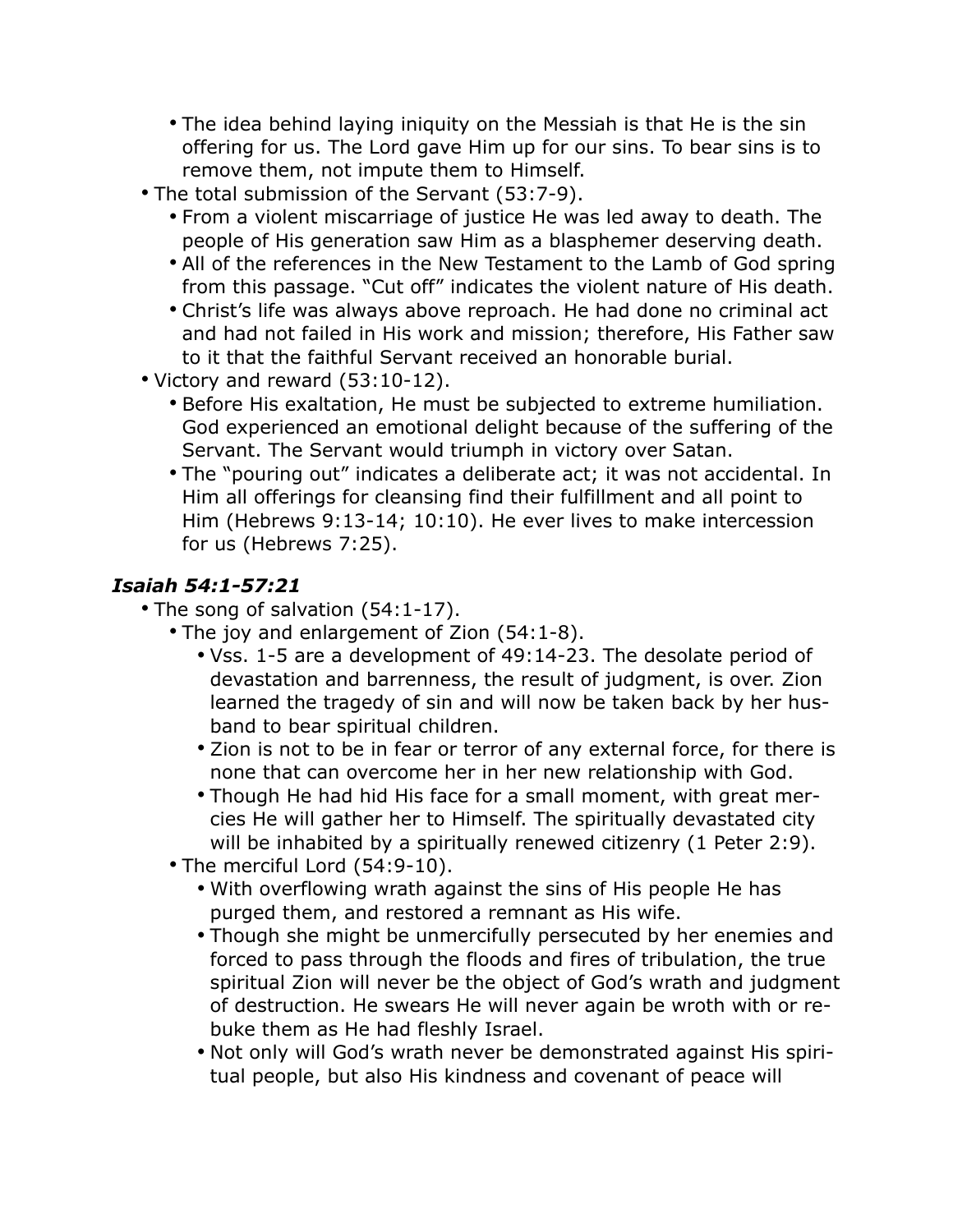never depart from them. A firm foundation or seal is upon His people (2 Timothy 2:19).

- Jerusalem's glory (54:11-17).
	- In lavish terms God describes the beauty of the new community of redeemed people. It is a glory that is both inside and outside.
	- God's righteousness is the basis of the righteousness and salvation of the citizens of spiritual Zion. Every tongue that accuses her shall be condemned by the truth abiding in His people.
- The invitation of salvation (55:1-13).
	- The offer without price (55:1-5).
		- The world has expended its energies in search of commodities which fail to satisfy spiritual hunger and thirst, leaving the soul to dry up and perish.
		- The fulfillment of this covenant was as certain as the covenant of day and night. Only by coming to the Lord and hearing what He says, with the intent of doing it, can man live.
		- The "sure mercies of David" include all the promises made through the prophets concerning the blessings to be bestowed by the seed of David, who will be a light and salvation to the nations (cf. Acts 13:34).
		- Seeking the Lord (55:6-13).
			- The "wicked" and the "unrighteous" are the same class of people -- men who act contrary to God's character and will and whose thoughts are to commit evil. The response to God's call involves a complete change of both lifestyle and heart.
			- God's ways and thoughts are greatly superior to those of man. The difference is illustrated by the height of the heavens above the earth, an infinite measure (cf. Psalm 57:5, 11). God's word will fulfill His purpose in the heart of those who draw near.
- Blessings extended to the Gentiles (56:1-8).
	- From the divine point of view, the time of deliverance was drawing near. Justice denotes equitable dealings and impartial decisions in civil and religious government; righteousness is behavior in accordance with God's ethical and moral standard.
	- Barriers that formerly separated certain classes of persons from God's assembly are to be removed. A name given to a member of God's spiritual family cannot be cut off.
	- God promises that no one who comes according to His will shall be rejected (cf. John 6:37). The Gentiles responded in great numbers.
- A rebuke to those who refuse salvation (56:9-57:21).
	- A rebuke of the blind watchman (56:9-12).